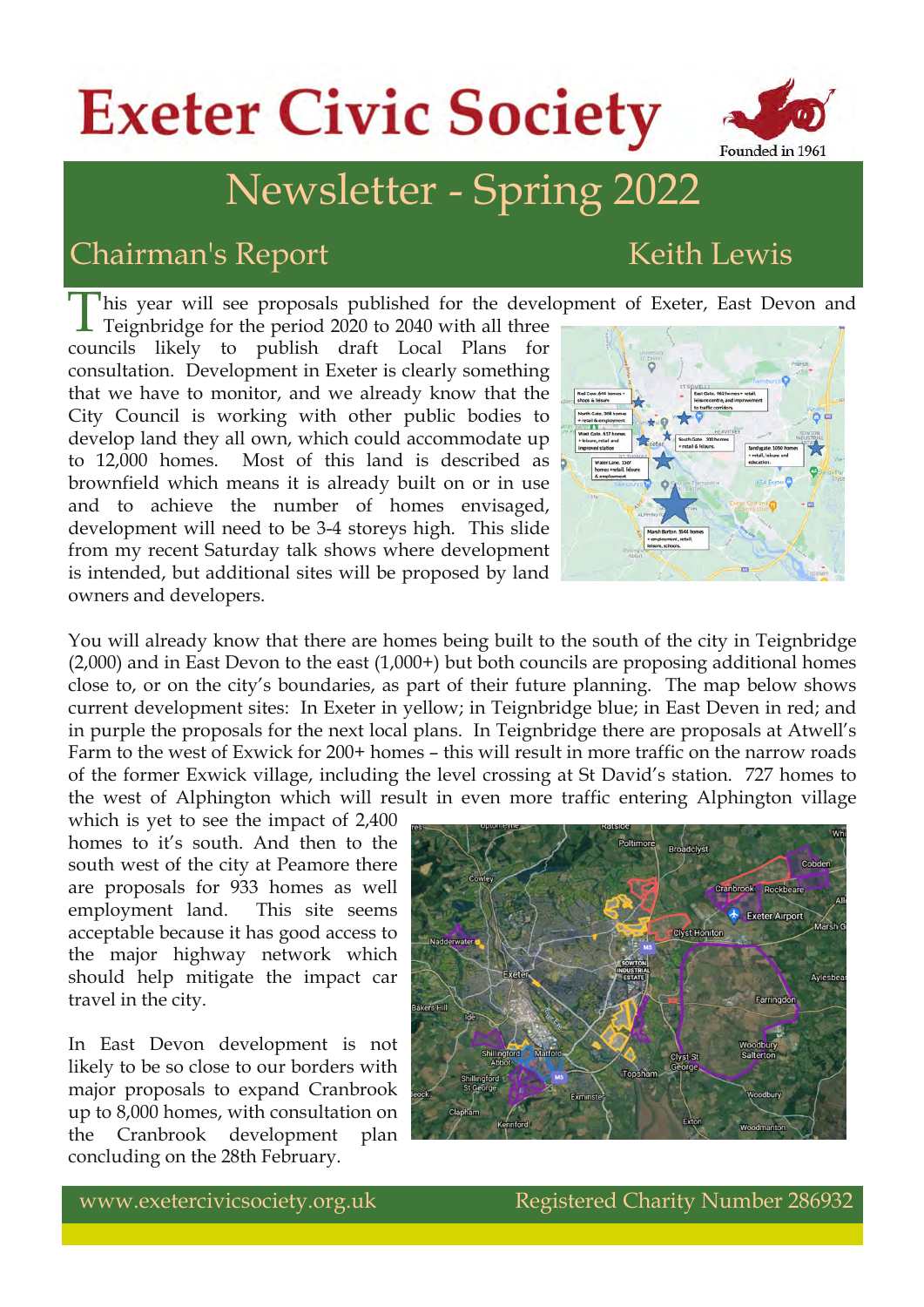It is reassuring that for the four extension sites to Cranbrook all are expected to be mixed use to include employment land and other infrastructure. This should help reduce a reliance on Exeter for employment. A second new town is also proposed somewhere between the A30 and and the B3179 road to Woodbury which may see 2,500 houses built by 2040 and expand up to 8,000 houses – so similar in size to Cranbrook. The main issue here is that employment and infrastructure are provided at the start of development, and ensuring there is high quality public stransport at the outset will be crucial.

The innuagural meeting of our new Strategic Planning & Highways Group took place on 22 February. There should now be sufficient members involved to monitor and respond to the development of these Local Plans.

If anyone wants to join this group please contact me by email - [keithatecs@gmail.com](mailto:keithatecs@gmail.com)

## We need your help and suggestions

 $\bigwedge I$ e would like to update our Discovering Exeter booklets because they are looking a bit aged now, stocks are running low, and 5 of the booklets are now completely out of stock and only available as a photocopied download from our website

#### https://exetercivicsociety.org.uk/about-us/shop/discovering-exeter

The books were written by members and associates of the society, and the information provides an invaluable history about different parts of the city. Some research about recent changes will be needed to update the books but this allow you to put your own stamp on the publication.

Software is available which will convert a photocopied version of a booklet into editable text which will then make it easier to update and reformat each booklet, although we will need to find



somebody to give a final professional touch – we will pay for the software. The five books out of print are about the areas of St David's, St Leonard's, Heavitree, Pennsylvania and Sidwell Street. The other seven books are titled: West of the River, Lost Churches, Gates of the Close, Community Mosaics, Public Inscriptions, 20th Century Architecture, Street Names, and Exeter and the Trams.

If you are interested in updating one of the booklets, or writing a new one, please contact our chairman by email, keithatecs@gmail.com .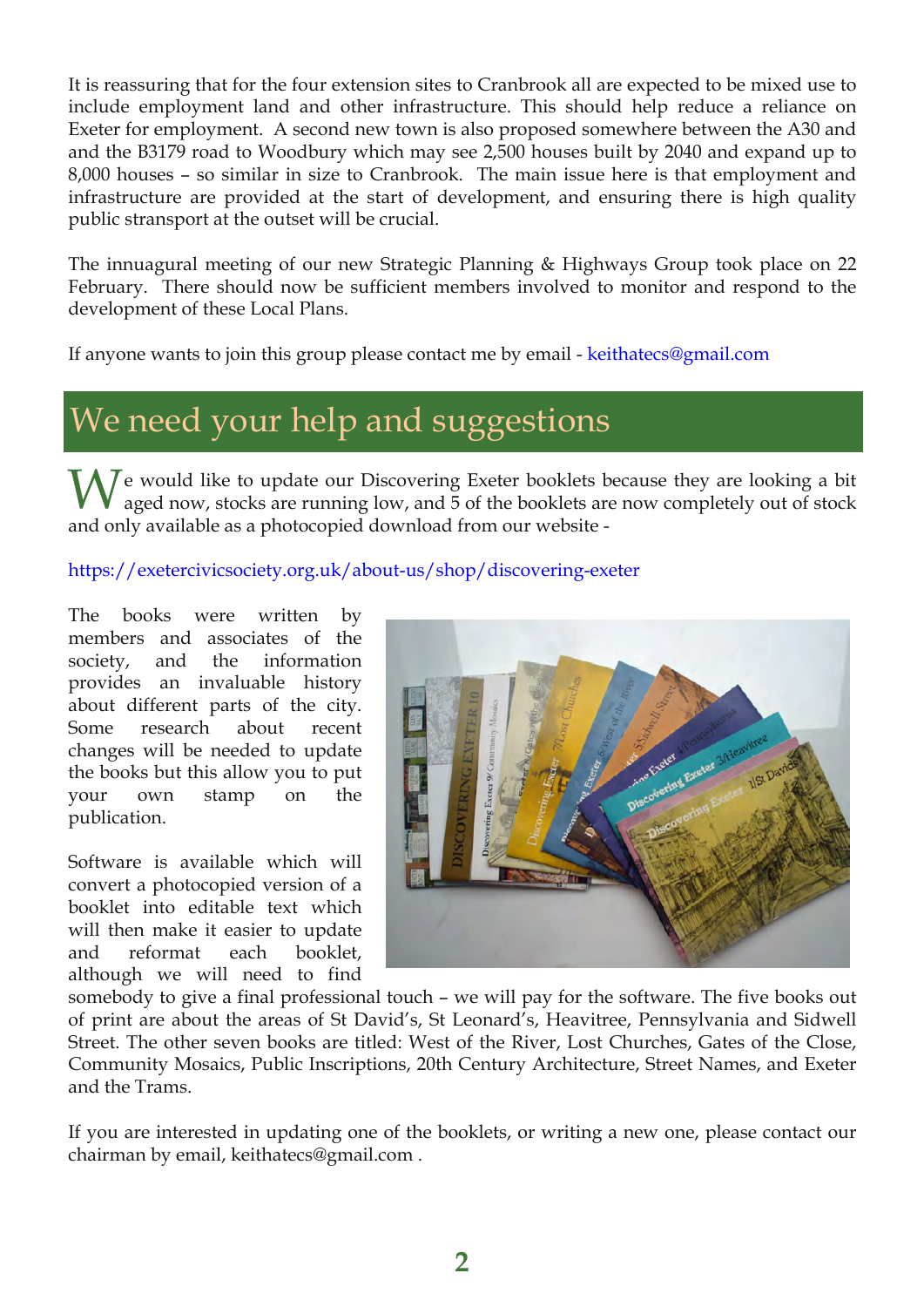#### **Abraham Cann, the Last Champion of England in Devon Style Wrestling Hilary Neville**



*Portrait of Abraham Cann courtesy of the RAMM*

ur next blue plaque will celebrate Abraham Cann, landlord of the Champion's Arms in Bartholomew Street West, and celebrity wrestler at "Devon style" wrestling. The plaque will be unveiled on April 7th, at 16:00, at 28 Bartholomew Street West.

Devon-style wrestling is described as follows in Wikipedia:

"The Devonshire fashion of wrestling allows hardened footwear to be worn and kicking intended to disable the opponent. It has aimilarities to Cornish wrestling but it was reputed to focus more on foot moves and less on throwing. In the eighteenth and nineteenth century many Devon wrestlers used to wear "baked" boots when wrestling, which could cause serious injury to opponents (on rare occasions leading to death)."

Abraham Cann was born at Colebrooke, near Crediton around 1794. He and his brothers were all wrestlers, but Abraham was the most successful and soon became unbeatable. He won the title of "Champion of the West of England" in 1826, and later "Champion of England": matches could take place in London, and as far away as Yorkshire. He had a reputation for refusing the bribes that were commonplace in competitive wrestling at the time. Wrestling matches were an extremely popular, if unrefined form of entertainment during the 18th and 19th centuries, not least for their gambling potential. Champion wrestlers were famous: Cann and his group were welcomed at places like Vauxhall Gardens, rather in the way that footballers get welcomed at nightclubs nowadays.

A number of his matches took place in pubs in Exeter and Topsham. In addition, Cann was landlord of the Moreton Inn, Cowick Street, from 1824 to c1828. He then ran the Woolpack Inn in Bartholomew Yard in 1828/30, which he renamed the Champion Arms. This is where the blue plaque will be erected. The inn itself no longer exists, but the houses on the site will be have been built during the time that Abraham Cann was alive, and he would undoubtedly have been aware of the fate of his former pub. The cellars of the houses there today may well date from the time of the Champion's Arms: one contains a strong stone shelf, larger than that which would be required by a single domestic house, which may well have supported beer barrels.

After 1830 Abraham ceased to be a pub landlord, but continued to take part in wrestling matches around the country. His last match took place in Exeter in 1841. He remained popular, appearing as a celebrity at fairs around Devon, and as a "trier" (referee) in wrestling contests across the country.

At the same time, family tragedy and drink appear to have led to a decline. As early as 1830 he had had to apply for poor relief. His poverty continued, but in 1860, when his plight became known, the landlord of the Bull Inn in Exeter started an appeal for funds to provide him with a pension. This met with an excellent response from his admirers around the country: £200 was raised, enough to give him a decent pension. Lord Palmerston, clearly a keen follower of the sport, directed that £10 be paid into the appeal, out of the Royal Bounty Fund.

He died in 1864 in Colebrooke, where he is buried.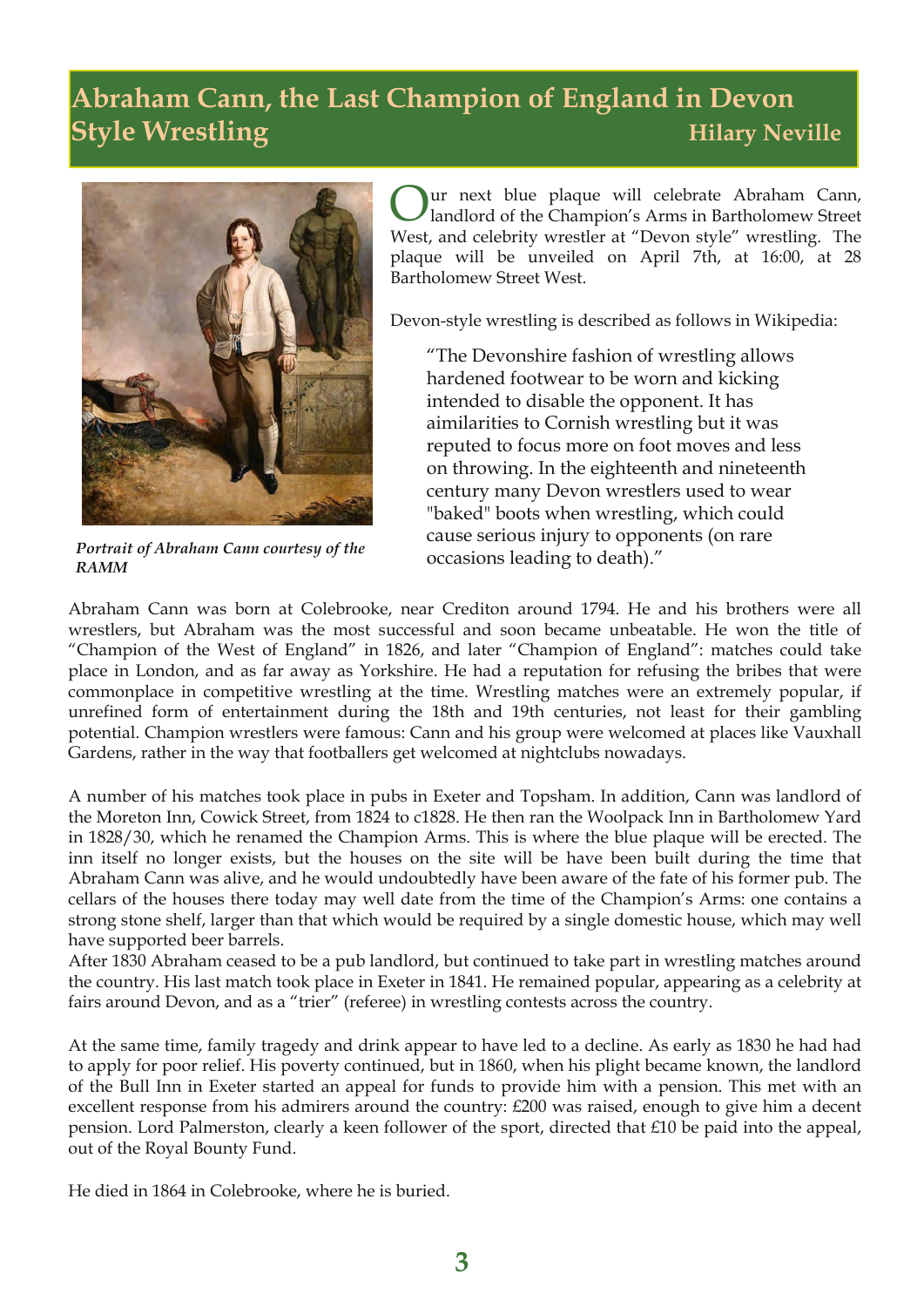## River, Canal & Quayside Group Peter Nickol

**Members will have seen that Marsh Barton Station is taking shape.** This will, by the time it is finished, include a new bridge over the railway for cyclists and pedestrians, supplementing the present narrow road bridge, and we hope this will form a welcome and useful gateway into Riverside Valley Park.

We continue to consider planning applications. No objection was raised to the Welcome Café's conversion to residential use, even though we regretted the loss of the café. An objection will be lodged to the screens already erected by Bar Venezia, as these seem unduly high and impact negatively the open aspect across Piazza Terracina.

We would welcome new members to our group who have an interest in the riverside areas through the city from Cowley Bridge in the north to the southern extent at Bridge Road. You can see what we are concerned about on our Society webpage:

[https://exetercivicsociety.org.uk/waterside](https://exetercivicsociety.org.uk/waterside  ) where you will find my contact details.

#### Talks: Cinema in Exeter – A talk by Red Coat Jon Bell on 11 December 2021. Written by Keith Lewis



Jon gave us a very entertaining talk which included song,<br>film and impersonation; probably one of the most film and impersonation; probably one of the most entertaining talks we have had in the 15 years I have been a member.

Jon's talk was based on research papers written by a Gordon Chapman and found at the Devon & Exeter Institution by the librarian 'at the back of a cupboard'. Mr Chapman's research was about the history of cinema in Devon, and his book Devon at the Cinema is still in print and available. Jon's first slide was of the organ at the gaumont that was damaged in the WW2 bombings, but this was quickly replaced by bringing in a replacement.

Jon told us that the first moving film shown in Exeter was at the Victoria Hall, Queen Street in October 1896, when Mr John D Ablett showed his new moving pictures for three nights. This was the start of the conversion of many halls in the city to cinemas, including the Empire Electric (High Street); Franklin Picture House (Fore Street – now The Exonian pub); Hippodrome (London Inn Square); Kings Hall (Okehampton Road – now a Christian centre), but most of these had relatively small seating levels.

In the 1930s national cinema companies started building super cinemas with over 1000 seats as the love of going to the movies grew. The opening of the Gaumont (1932), Savoy (1936), and Odeon (1937) saw the closure of the smaller cinemas that could not compete with the financial backing of these national chains. We heard that the Odeon was criticised by Thomas Sharp for its brutal architecture, but others loved its sweeping interior lines.

The acetate film was very volatile, and easily caught fire, with Exeter's Victoria Hall being destroyed by fire in 1919 as a result of such an

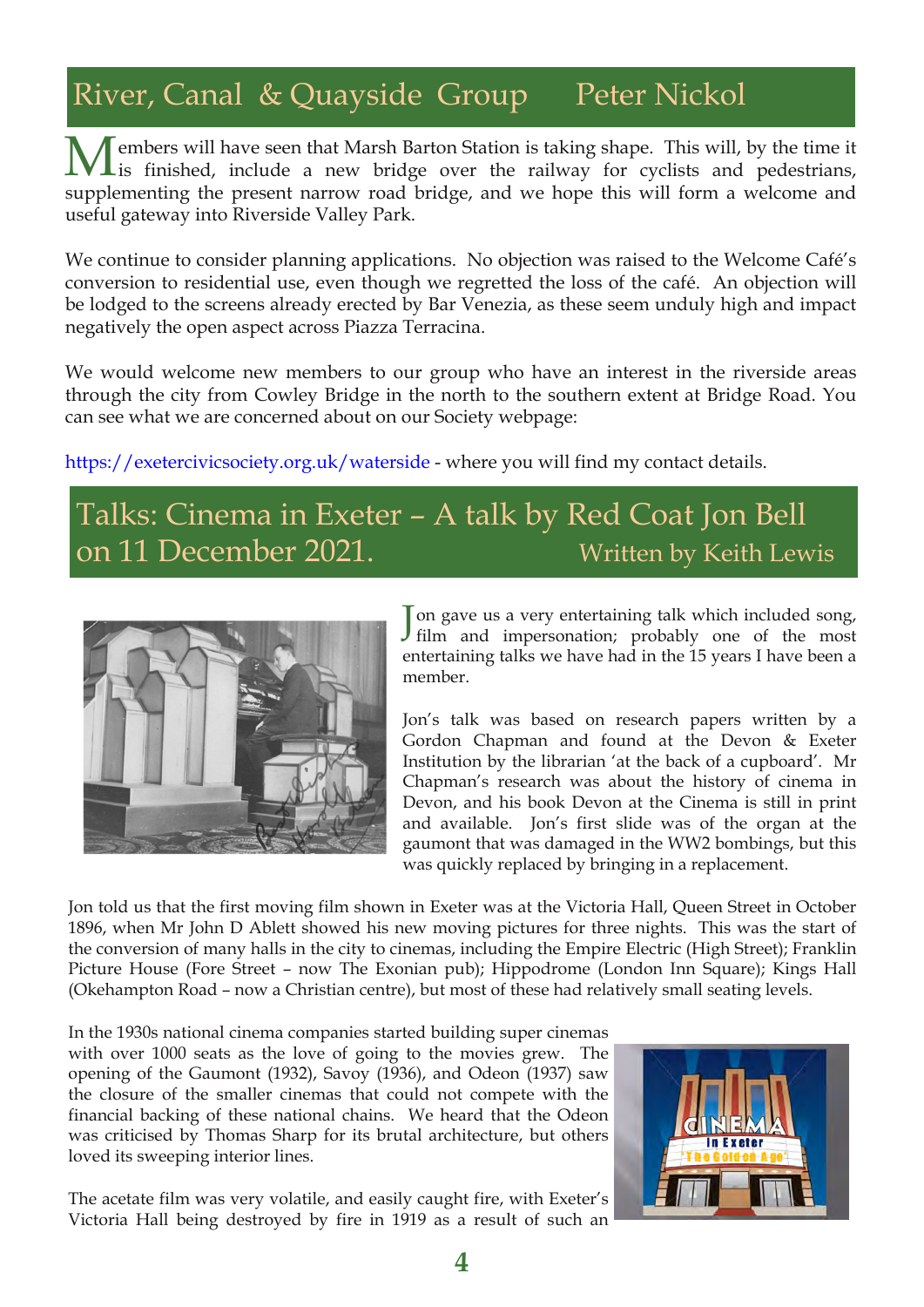incendiary incident. After this fire new laws was introduced requiring film to be stored in fireproof containers, and projection rooms were also fireproofed.

All cinemas were briefly closed at the start of WW2, but an intervention from George Bernard Shaw to the government of the day resulted in them soon re-opening to the delight of the population. And soon



after the war the British film industry started to see more success with accomplished documentary makers and cinematographers combining to create high quality films that were a match for those from Hollywood.

Audience numbers peaked at about 1600 million in the years after WW2, declining to a low in the 1980s.

The Gaumont in North Street closed in 1967 and is now Mecca bingo, and in 1987 the ABC closed, leaving Exeter with just one cinema, the Odeon, until the small independent Picturehouse open in Bartholomew Street in 1996, and the multi screened Vue opened in 2006.

#### **The Inland Haven - Songs and stories inspired by Exeter's Maritime History**

**We thought you may be interested in this event in Exeter's Custom House. Redcoat Jon Bell who talked to us about Exeter Cinema is one of the organisers and performers.**

#### **At the Custom House – 17,18,19 and 24,25,26th of March 2022**

The area around Exeter Quay is now an enjoyable place<br>to pass the time, do a bit of shopping and maybe have The area around Exeter Quay is now an enjoyable place a drink and a bite to eat. Anyone looking at this pleasant scene might be surprised to learn that as late as the eighteenth century this was one of the most important ports in England. Every week thousands of tons of goods passed through the quay and basin then down the ship canal to the sea. The harbour was crowded with shipping and large scale warehouses and industrial concerns of all kinds surrounded the noisy, smelly and very busy waterways.





The area was the driving force for Exeter's prosperity and connected it with a global maritime based economy. So just as in other ports and harbours, Exeter people were concerned with ensuring its prosperity as well as combating (or promoting) smuggling, avoiding the press- gang and coping with the dangers of the sea. Even after it's international prosperity waned, the port was still central to the coastal shipping trade until this too began its inexorable decline.

It's now 50 years since the last trading vessel visited the port, so it's time to remember and celebrate 'Exeter's lost route to the sea.' The Inland Haven will recall to life this often forgotten story, not as a dry economic history lesson, but via music, songs, stories and pictures. Traditional songs and shanties will be mixed with newly written material and even some mid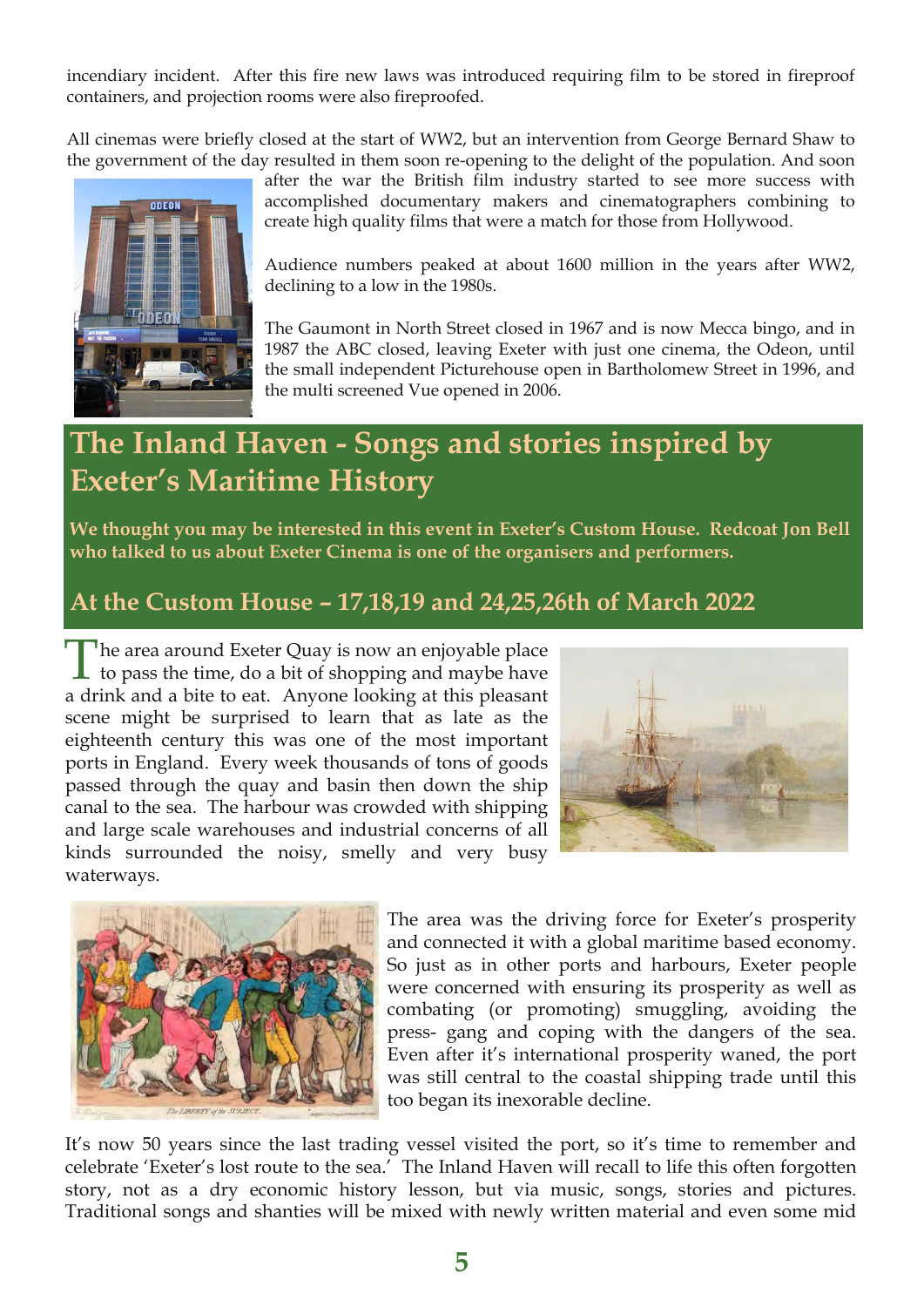twentieth century swing! This will be an event every bit as fascinating, rousing and noisy as was the harbour itself though, hopefully, not quite so smelly!

Presenting all this will be, The Custom House Crew, a talented and experienced bunch of musicians, singers and story tellers. So come along, you're bound to be 'im-pressed!'



#### We need your suggestions

A t the last AGM it was suggested that we should spend some of our funds to renovate or improve a threatened artifact or feature of the city. With a bank balance of just over £5,000 we could commit about £1,000 towards towards this. The last time we did this we helped towards the renovation of the General Gordon lamp on Magdalen Road:

https://exetercivicsociety.org.uk/exeter-history/general-gordon-lamppost

We also provided a grant towards the Wesley information board outside of the Mint Methodist Church where we have our meetings.

In the past we have contributed towards the renovation of Matthew Miller clock, Sidwell Methodist Church cupola, the sundial on the Devon and Exeter Institution and the Wyvern weather vane that stood on the former North Gate.